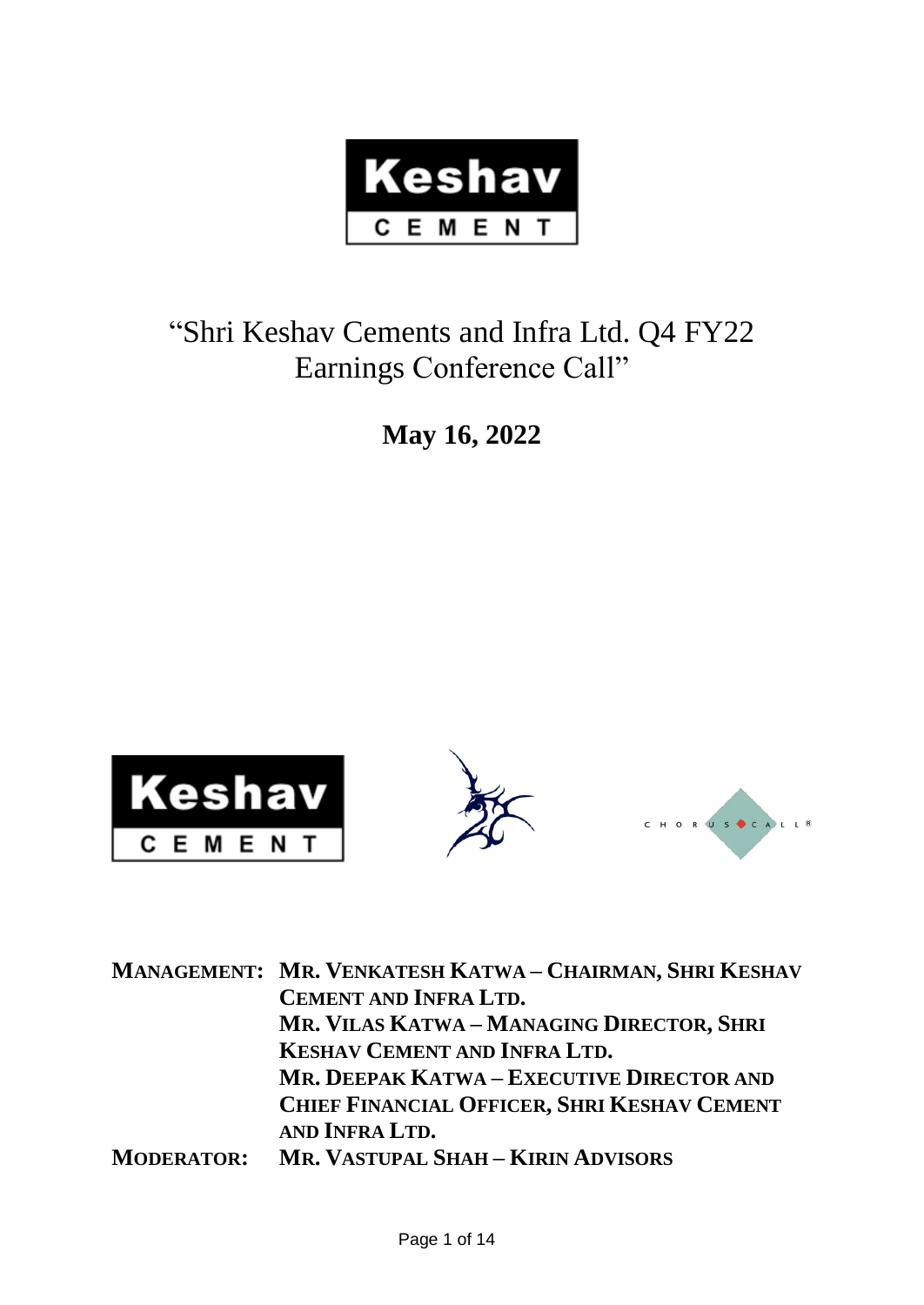

- **Moderator:** Ladies and gentlemen, good day and welcome to the Q4 and FY22 Results Conference Call of Shri Keshav Cements and Infra Ltd. hosted by Kirin Advisors. As a reminder, all participant lines will be in the listen-only mode and there will be an opportunity for you to ask questions after the presentation concludes. Should you need assistance during the conference call, please signal an operator by pressing '\*' then '0' on your touchtone phone. Please note that this conference is being recorded. I now hand the conference over to Mr. Vastupal Shah from Kirin Advisors. Thank you and over to you, sir.
- **Vastupal Shah:** Thank you and good afternoon, everyone. I would like to welcome Mr. Venkatesh Katwa Chairman of Shri Keshav Cements and Infra Ltd., Mr. Vilas Katwa – Managing Director of the Company, and Mr. Deepak Katwa – Executive Director and CFO of the Company.

This is the first conference call held by the Company. First of all, the Company will give the introduction about the Company and its business then the brief discussion about the Q4 FY22 results and then we will be having a Q&A session. Mr. Venkatesh, over do you, sir.

**Venkatesh Katwa:** Thank you Vastupal Ji. Hare Krishna to everyone and good afternoon to all. I hope you are all fine today and in very good health. I welcome you all to the first conference call of Shri Keshav Cements for the Q4 FY22 Results.

> To begin with introduction, the Company was incorporated in 1993 by purchasing a cement 20 TPD plant in 1994. The Company is engaged in manufacturing of cement and solar power generation. The capacity of the plant was increased from 20 tons per day gradually to 600 tons per day and ultimately to 1,100 tons per day as of March 2018. So, with 2 cement manufacturing plants, one with vertical shaft technology and another one with the rotary kiln technology. So, currently cement capacity put together by both the plants is 1,100 tons, which equals to 3.63 lakh tons per annum. As mentioned, we are primarily focused on manufacturing of cement and generation of solar power. Cement plants are located at Bagalkote district in Karnataka and the solar power plant is also located in Koppal District in Karnataka, and these two locations are about 200 km apart. For the cement plant, the Company manufactures 43 grade and 53 grade Ordinary Portland Cement. The Company sells its cement brands under Jyoti Cement and Keshav Cement with brand name as Jyoti Gold and Keshav Cement. Jyoti Gold cement is used for construction of roads, bridges and infrastructure projects and Jyoti Power cement is mainly used for domestic and residential construction. Keshav cement we have maintenance as the premium brand sold across Karnataka and South Maharashtra.

> The cement industry is highly energy intensive and with power and fuel costs constituting about 30% of the manufacturing cost in the cement manufacturing process. Due to the high cost inputs, we understood that setting up a solar plant and utilizing it captively would help the Company to prune the cost drastically. So, in 2018 the Company established and commissioned an initially 22 MW solar plant, which was later increased to 25 MW and by December 2021, Company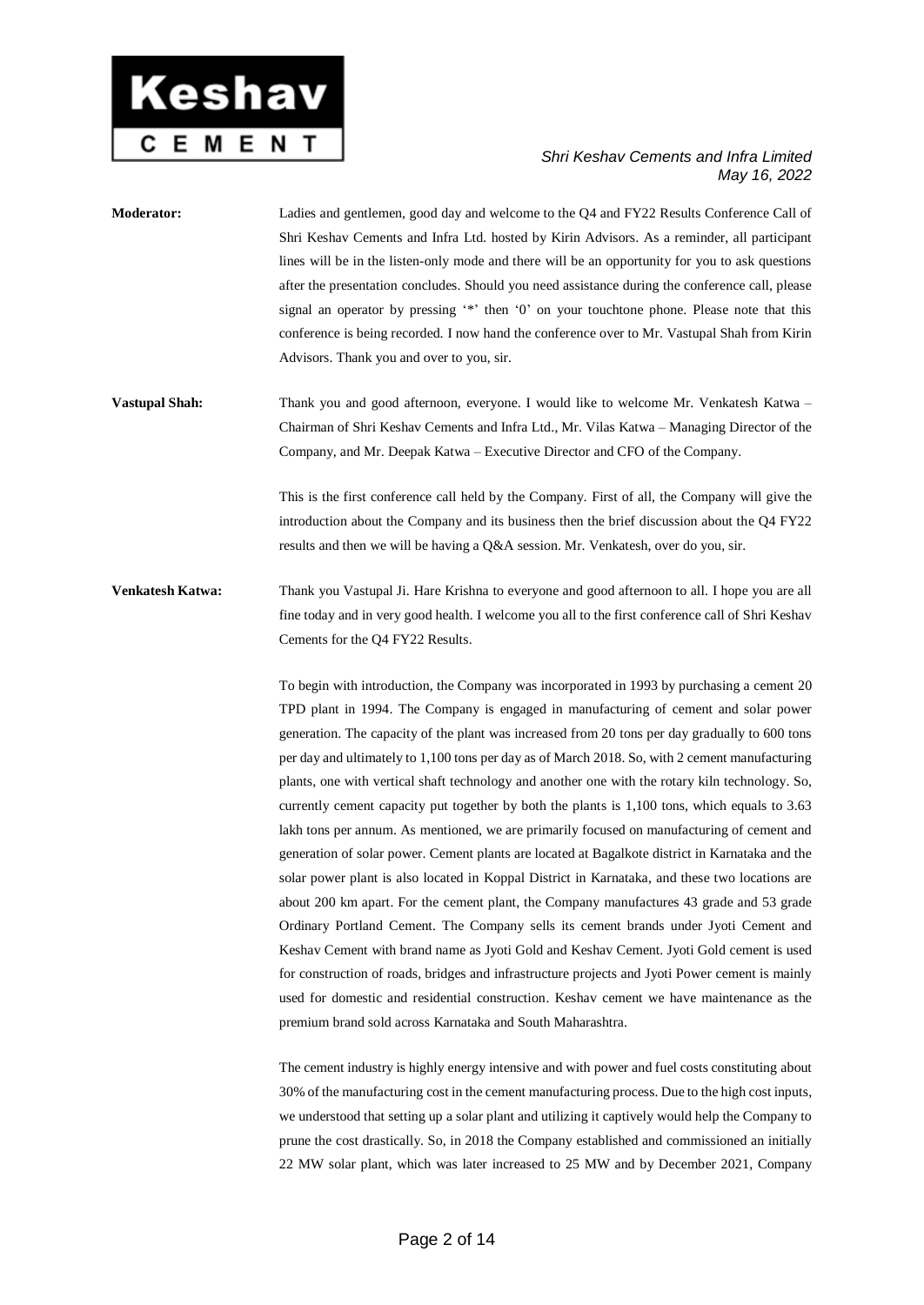

established another 12 MW solar plant. So, as of now, the complete capacity addition is about 37 MW peak at both the plants located at Koppar in Karnataka. Both the power plants are evacuated at 110 KV voltage level. This help us almost with zero downtime and the investment is done in such a manner that the evacuation capacity of the existing infrastructure can take up to 100 MW of solar power generation. We are here to describe about the strengths of our Company. The management, the promoters have a very strong experience in the cement manufacturing process. We have a locational advantage of manufacturing facility because there are no significant major plants located around us. Since cement comes with a high logistics cost, the nearby markets can be served with our plant compared to a lot of major plants, which have to come from over 300 km away. Due to our strong marketing and sales process, we have improved our brand presence in the target market of North Karnataka, South Maharashtra, and Goa. I cannot say with certainty, but I think we would be the only cement plant in India to 100% on green power. With 37 MW peak capacity we are consuming about 12 to 14 MW and the rest is being sold to the various industries. In FY22, our cement plant utilization was around 65% and with rising demand from infrastructure and residential development, we are working on feasibility to expand our cement capacity. I am happy to announce that the Company has first time crossed Rs. 100 crores revenue milestone, and that will certainly keep us driving in the future too.

To give you an industry perspective, India is the second largest producer of cement in the world. It accounts for more than 7% of global installed capacity with a huge potential for the development in infrastructure and construction sector. Because of this, the cement sector is going to derive a lot of benefit from some of the latest initiatives of the government like 98 smart cities will provide a major boost to the sector. In fact, the plant where we are located, there are at least 5 smart cities in the vicinity within 100 to 150 km radius. As per ICRA, in FY22, the cement production in India is expected to increase by 12% year-on-year driven by rural housing demand and government's strong focus on infrastructure development. As per CRISIL ratings, the Indian cement industry is likely to add another 80 million tons by FY24. It will be the highest since 10 years. Also the government is looking for higher allocation for infrastructure of approximately \$27 billion in roads and about \$19 billion in railway infrastructure as per budget of FY23. This is again likely to boost demand of cement. The Company is very positive for the sector outlook and will continue to focus on expanding production capacities and strategically reaching the market and gaining leadership position in the tier 3 market. We are equally focused on environment and will support our plant and state requirements from our in-house production. Today, like I said earlier, we could be the only plant running on 100% renewable energy.

Now I will give financial performance for FY22 and also speak a little bit about Q4 FY22. As mentioned earlier, again, this is the first time we have crossed the Rs. 100 crore milestone and we believe that this is going to be a great growth initiation from the Company. Simple highlights would be the revenues increased by 44% year-on-year to about Rs 116.09 crores versus Rs. 80.75 crores in the previous year. EBITDA was Rs. 37.66 crores versus Rs. 26.56 crores, up by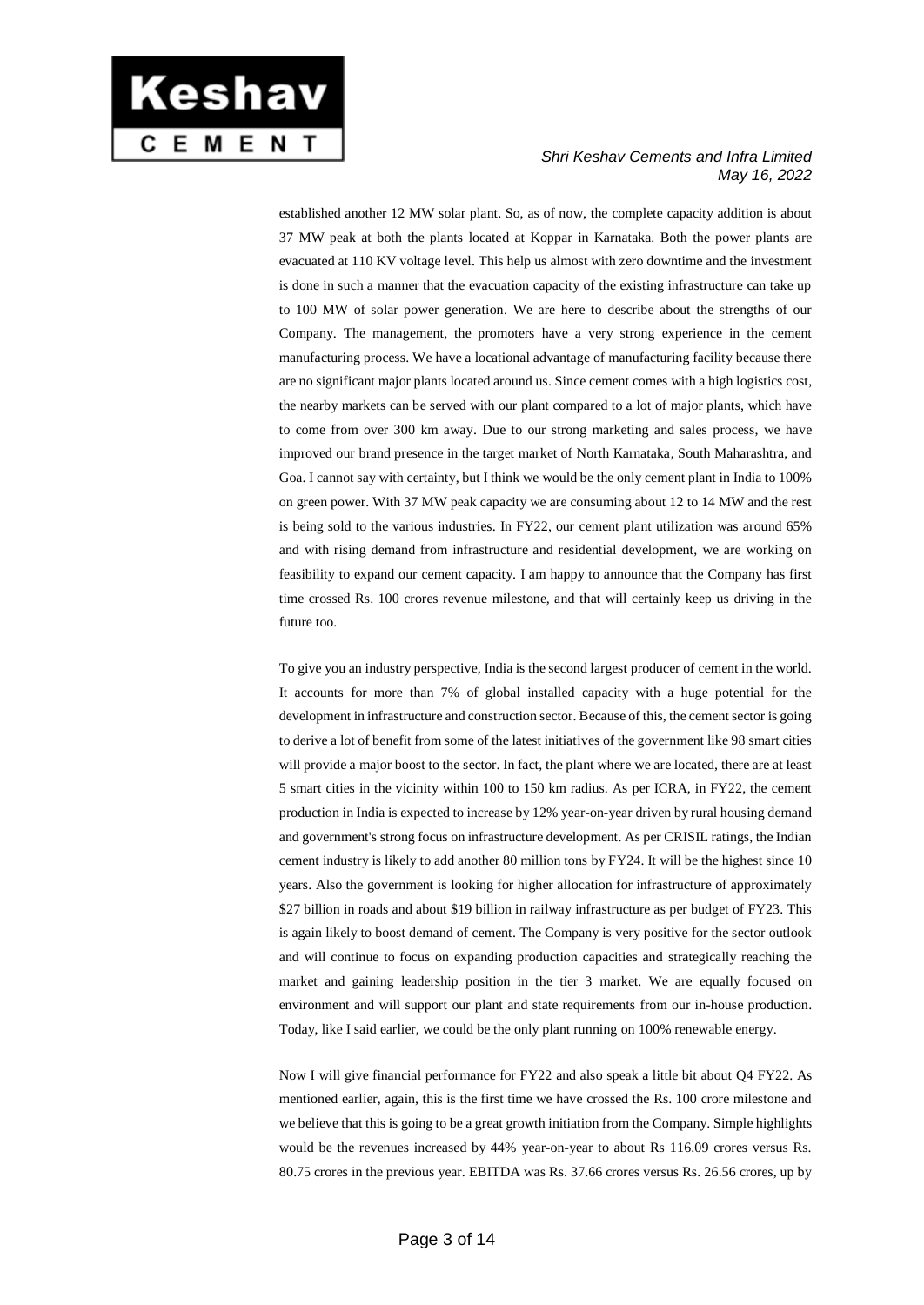

42% compared to the previous year. Net profit was Rs. 9.1 crores versus a loss of Rs. 8.44 crores in the previous year. EBITDA margin and PAT margin stood at 32.44% and 7.84% respectively. Operating cash flow stood at about Rs. 24.27 crores. Return on equity and ROCE stood at Rs. 41.95% and 11.18%. Cement business contributed to around Rs. 90.6 crores in sales and solar contributed to Rs. 15 crores. There was a huge jump in the solar generation because we added a new solar plant of 12 MW capacity. Segment-wise, last year solar sale was around Rs. 8.30 crores. This year it is Rs. 15 crores and this Rs. 15 crores is taking into account the new 12 MW power plant, which was commissioned at the end of quarter 3. We would be expecting our revenues to show up going forward. Cement volume also grew by about 34% to 2,26,959 metric ton, which is about 63% of the capacity utilization and solar generation also increased by around 22% to over 45.454 MW hours. During the Financial Year 2022, the Company successfully established a 12 MW plant with a term loan of 40 crores and the rest coming from the promoters' contribution. The project was about Rs. 58 crores and we have commissioned it successfully on the date as required by the compliance authorities.

Now the key highlights for the Q4 FY22. The revenues were at Rs. 36.81 crores versus Rs. 25.84 crores compared to the previous quarter of the previous year year-on-year. EBITDA was Rs. 11.32 crores compared to Rs. 9.2 crores, which is up by 22% compared to previous year previous quarter. The net profit was Rs. 3.87 for the quarter versus loss of Rs. 75 lacs in the previous year-on-year quarter. EBITDA and PAT margins also stood at 30.75% and 10.51% respectively. Cement business contributed about Rs. 12.78 crores and solar business contributed Rs. 5.80 crores. So, in all, these are the simple highlights. The production in general compared to last year, there has been a continuous increase in production as well as sales due to new marketing and sales initiatives by our marketing department.

Recently we have been beginning to supply some major infrastructure projects like irrigation and roads, and we hope this will continue to add demand to our product and give positives result going forward.

I thank you all for listening to me attentively. I would like to open the floor for any question and answer anyone has.

**Moderator:** Thank you very much. We will now begin the question and answer session. The first question is from the line of Apoorva Mehta, an individual investor. Please go ahead.

**Apoorva Mehta:** My question is what is the total debt on the books as of now and what is the average cost of borrowing?

**Venkatesh Katwa:** So, the total outside liabilities apart from the promoters' unsecured loans, which are subordinate to the main loan is about Rs. 173 crores and the average interest cost for the last year was 10.25% but in February 2022, our banker, which is our soul banker, the entire loan is only from one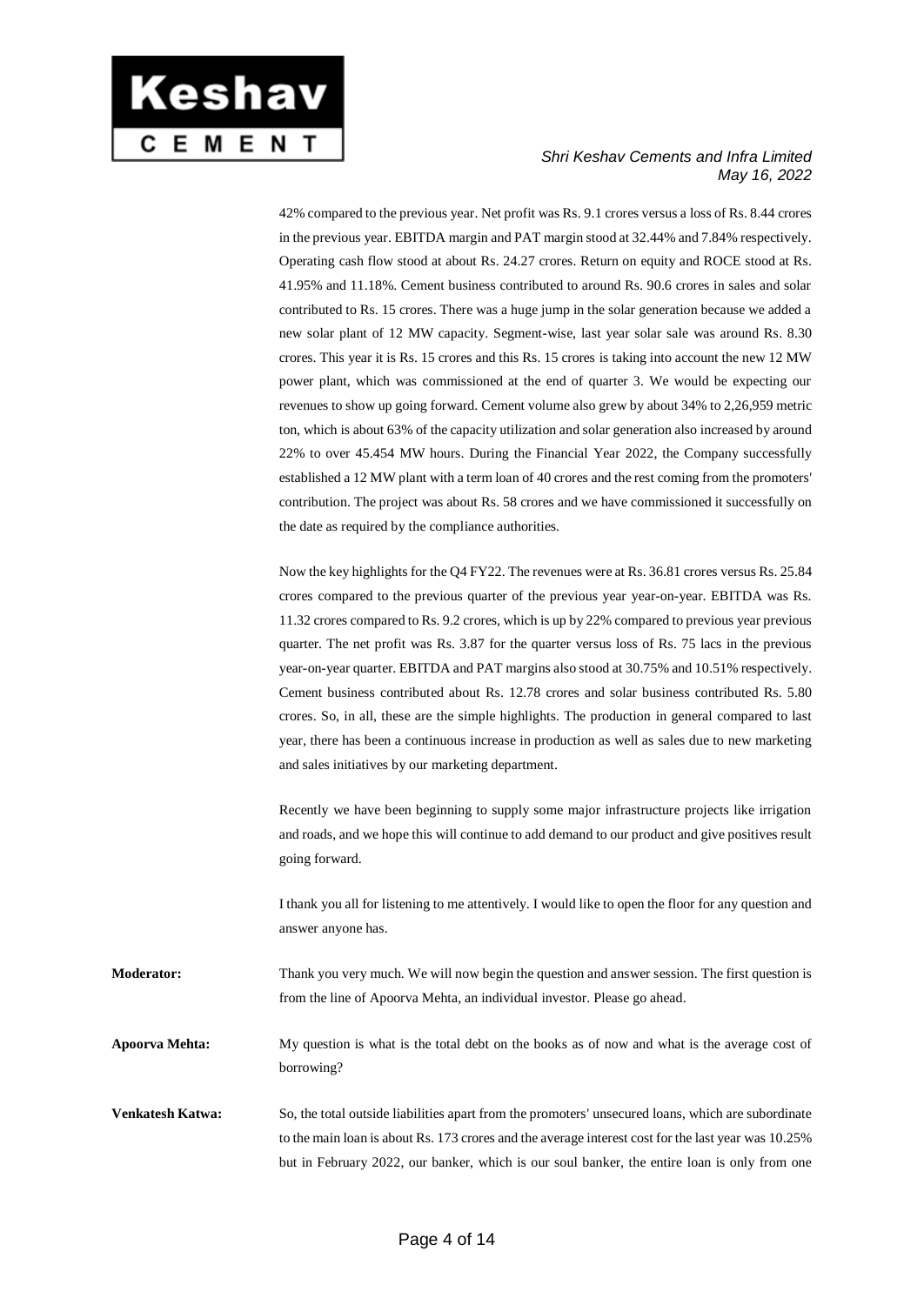

bank, which is Canara Bank, they have reduced the interest rate by 100 basis points and in next couple of weeks we are hoping to get an improved credit rating and expect the interest to go down further.

**Apoorva Mehta:** Any plan to reduce the borrowing in the near future?

**Venkatesh Katwa:** Other than a constant discipline of repayment and when there is excess cash flow, cutting down the debt is always on the books, always on the plan, but as of now at least for the next 2 to 3 years, there is no direct plan to cut down the debt other than from internet accruals and the generation of cash flows.

**Apoorva Mehta:** Any CAPEX plans going forward?

**Venkatesh Katwa:** As a Board, we want to again further modernize the cement plant. We feel that to the existing cement plant, we could add some additional grinding capacity, which will eventually give a higher topline and bottom line too, but as of now, we are in the stage of feasibility studies and giving an exact nature of investment might be a little difficult, but still it will be on a very positive note once we get the feasibility study completed in the next couple of months, but yes we are looking for some CAPEX this year too.

**Moderator:** Thank you. The next question is from the line of Sachin Shetty, an individual investor. Please go ahead.

**Sachin Shetty:** You told that our long-term debt is Rs. 173 crores and total solar power plant capacity is 37 MW and cement plant capacity is 1100, and presentation is Rs. 200 crores something you mentioned. How much repayment we have done in the last 2 years?

**Venkatesh Katwa:** In the last 2 years, we would have done repayment of around Rs. 34 cores to Rs. 35 crores, but last year we took a debt of Rs. 40 crores plus Rs. 20 crores as GECL loan, which is why you have seen an upward tick for the last year, but more so the loan is for the solar plant. Most of that total outside liability is coming for solar plant of around Rs. 150 crores, approximately Rs. 20 crore debt you can distribute to cement. What happened was that we would be buying power at Rs. 8 per unit. After putting a solar plant, the power cost came down to less than Rs. 3, so we saved a huge amount in the power cost and to some extent we are utilizing those funds to service the debt and repay the solar loan.

**Sachin Shetty:** The solar power plant, the consumption of power cost is 30%, so out of 37 MW, how much captive power consumption in terms of MW?

**Venkatesh Katwa:** Last year with almost 63% CAPEX utilization, we consumed about 15 MW of solar power and the rest 22 MW we sold out.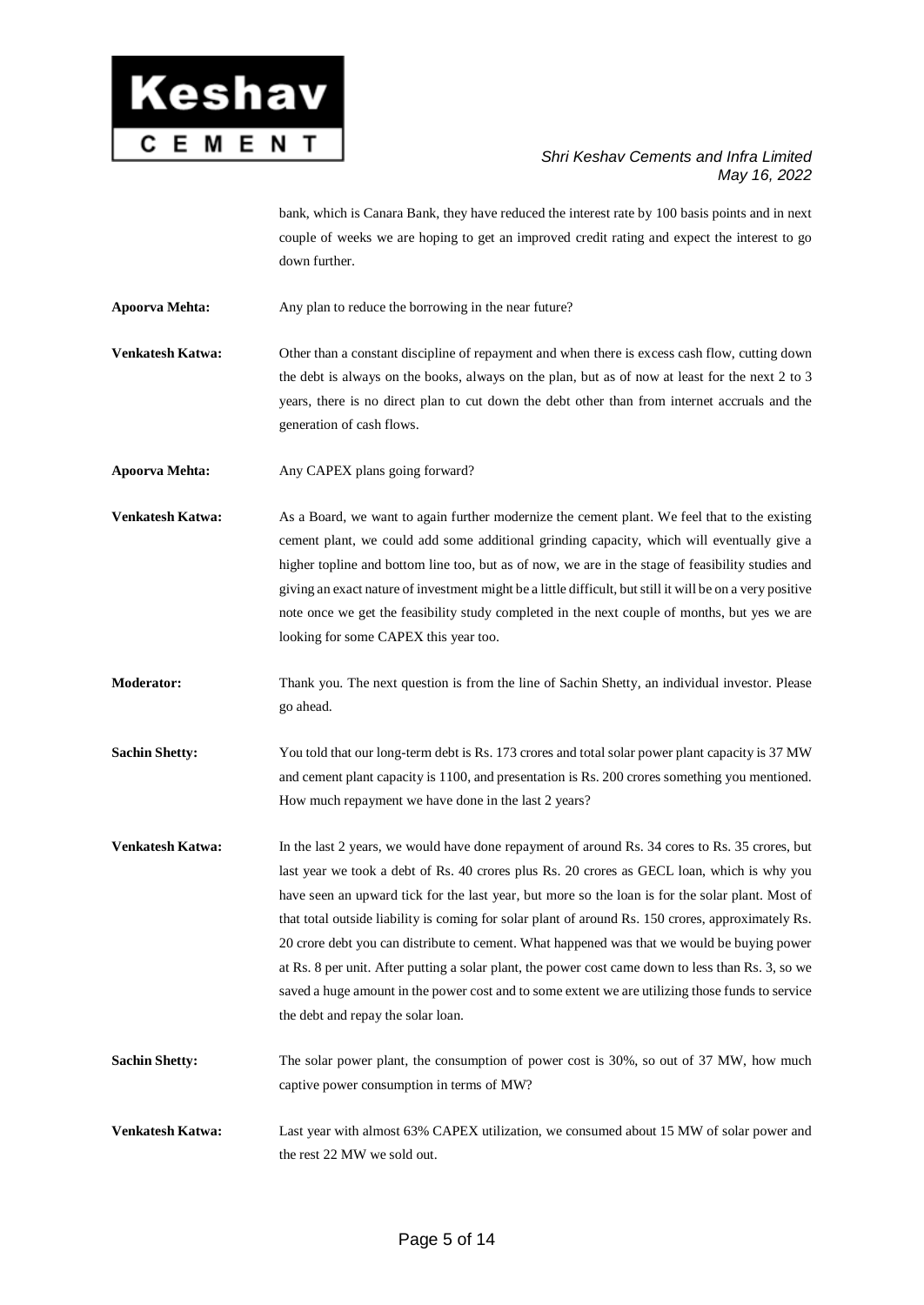

| <b>Sachin Shetty:</b>   | If you are selling 22 MW to the customer, at what price you are selling?                                                                                                                                                                                                                                                                                                                                                                                                                                                                                                                                                                                                                                                                                                                                                                                                                                                                 |
|-------------------------|------------------------------------------------------------------------------------------------------------------------------------------------------------------------------------------------------------------------------------------------------------------------------------------------------------------------------------------------------------------------------------------------------------------------------------------------------------------------------------------------------------------------------------------------------------------------------------------------------------------------------------------------------------------------------------------------------------------------------------------------------------------------------------------------------------------------------------------------------------------------------------------------------------------------------------------|
| Venkatesh Katwa:        | My last year average was Rs. 6.2 or 6.3 and this year we have begun with almost Rs. 6.8.                                                                                                                                                                                                                                                                                                                                                                                                                                                                                                                                                                                                                                                                                                                                                                                                                                                 |
| <b>Sachin Shetty:</b>   | So, 22 MW we are selling to the government?                                                                                                                                                                                                                                                                                                                                                                                                                                                                                                                                                                                                                                                                                                                                                                                                                                                                                              |
| <b>Venkatesh Katwa:</b> | What is happening is Karnataka Government had an incentive scheme where if you set up the<br>plant before March 2018, it had some benefits like zero wheeling and banking charges, zero<br>transmission losses. These account to almost Rs. 7 to 8 crores as a cost, so these we completely<br>saved for the next 10 years. So, till March 2028, we are not going to incur any of these costs.<br>This was specifically given only up to March 2018 for which we have commissioned, so when<br>we'll sell the power from this particular plant, there are no transmission charges and no wheeling<br>charges. There are no in kind or in cash charges applied by the government, which is why we<br>decided to setup. In fact, we were only 25 MW earlier, we decided to add 12 MW so that 12<br>MW can be utilized captively and 25 MW power can be sold outside. So, our average price like<br>I answered was about Rs. 6.3 last year. |
| <b>Sachin Shetty:</b>   | So, the reason behind setting up this power plant is only for self consumption and also to take<br>advantages of production-linked incentive schemes of solar, right?                                                                                                                                                                                                                                                                                                                                                                                                                                                                                                                                                                                                                                                                                                                                                                    |
| Venkatesh Katwa:        | Yes, in fact 25 MW for captive consumption only, but because of the benefits, we thought we<br>will sell the power outside and setup a new plant for captive consumption.                                                                                                                                                                                                                                                                                                                                                                                                                                                                                                                                                                                                                                                                                                                                                                |
| <b>Sachin Shetty:</b>   | So, these benefits, we will get in terms of revenue or what exactly? At the end of 5 years, how<br>much incentive or we will get the benefit? Just trying to understand.                                                                                                                                                                                                                                                                                                                                                                                                                                                                                                                                                                                                                                                                                                                                                                 |
| Venkatesh Katwa:        | The first 22 MW power plant the benefit was EBITDA because most of the power was utilized<br>internally, 14 to 15 MW was used internally, hardly 8 to 9 MW was being sold, but now this<br>new 12 MW is entirely for revenue purpose, which we will be able to see in FY23.                                                                                                                                                                                                                                                                                                                                                                                                                                                                                                                                                                                                                                                              |
| <b>Sachin Shetty:</b>   | What is the impact of our EBITDA from this rising fuel price and coke price going forward,<br>particularly for cement plant?                                                                                                                                                                                                                                                                                                                                                                                                                                                                                                                                                                                                                                                                                                                                                                                                             |
| Venkatesh Katwa:        | So, Company about 70% to 80% of the fuel used by the Company in FY22 was coal and not<br>coke. Actually coke is the fuel where cost of per kilocalorie is lesser compared to coal, but in<br>quarter 4 or beginning of April, we carried out certain modifications in machinery by which we<br>can use 100% Pet Coke now compared to we use about 80% coal and only 20% Pet Coke. The<br>cost difference between Pet Coke and coal is almost 30% to 40%. So, this year, we will be able<br>to see utilization of Pet Coke. However, your question was pertaining to the increase in prices.<br>We feel it has reached its peak and, as already mentioned in lot of media, we're expectin g<br>correction in the cost of fuel, so once it goes down, things should be stabilized, but as of now of<br>course because of the increase in price, it does put pressure on the EBITDA margins.                                                |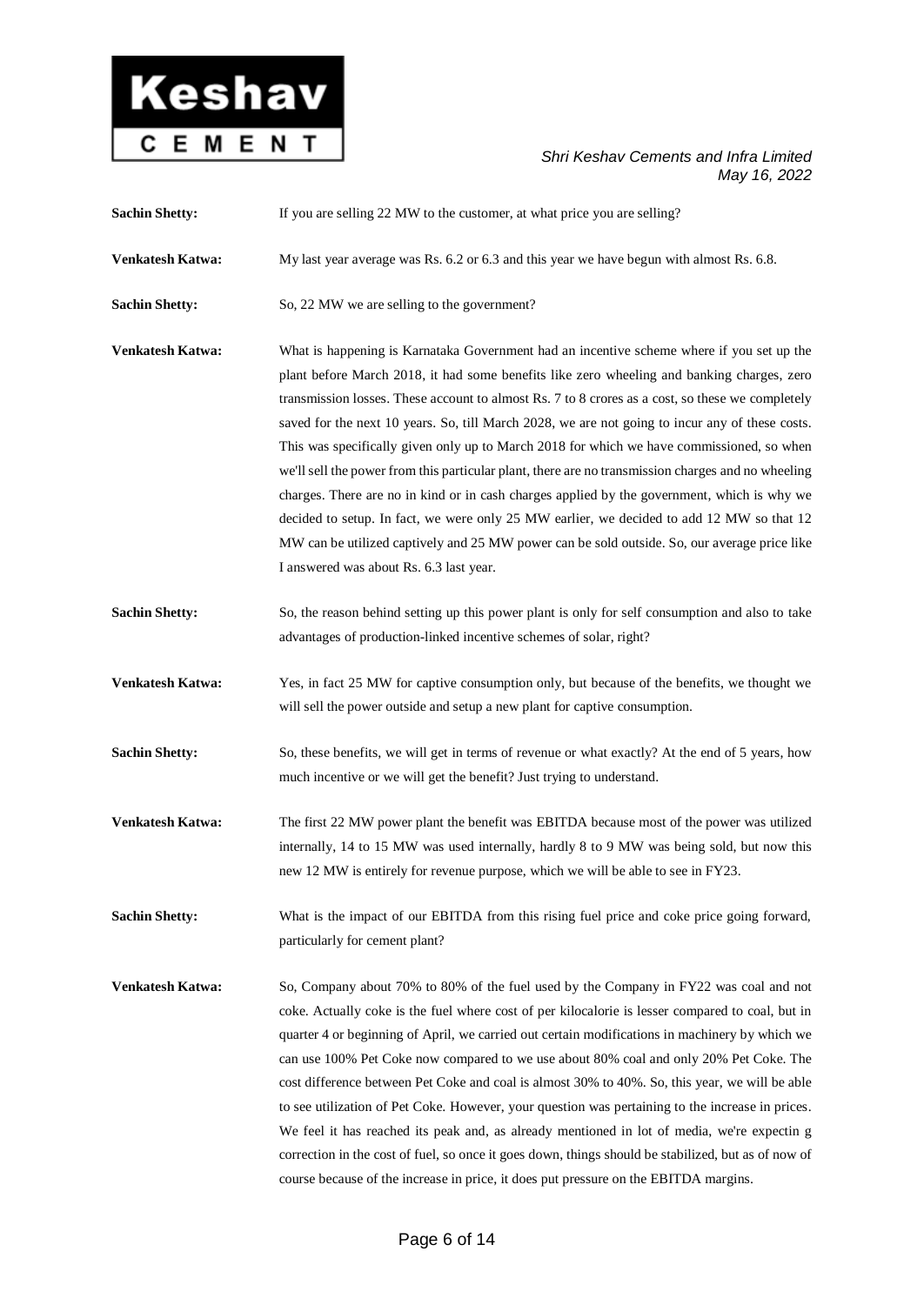

**Sachin Shetty:** Sir, in your presentation, you had mentioned that we are doubling the capacity of cement plants. Any plants you have planned for this year or the CAPEX will go for the next year?

- **Venkatesh Katwa:** As of now, we are in the middle of a feasibility with FLS companies. Basically what we're trying to achieve is, I will give you understanding in Math, we produce about 800 tons of clinker. Typically, as per Bureau of Indian Standards, we could add up to 1600 tons of slag and make it 2400 tons of cement capacity. That is what is achievable in this plant with of course certain investment. So, now what we are planning to do is, we are wanting to add a slag grinding mill. So, once we add slag grinding mill, we will be able to add that to the clinker what we are producing and eventually look for doubling of the capacity. We hope, based on what we see and the projections given to us by the EPC contractor, we are looking forward most likely to complete it in this financial year, but we could provide more clarity maybe the next quarter once the feasibility study is complete.
- **Sachin Shetty:** So, you mean to say only the clinker we have to increase the capacity and what was the approximate cost for the clinker?
- **Venkatesh Katwa:** Cost of production of clinker, it varies so badly, it is so much connected to the coal prices, but at today's coal prices, it is about maybe 3600 or so. This was about 6 months back, it was less than 2500. I can find out an average figure or a quarterly figure and probably mail it down to you.
- **Moderator:** Thank you. The next question is from the line of Avinash Gorakshakar from ProfitMart Securities Private Limited. Please go ahead.
- **Avinash Gorakshakar:** I have just one question to ask. Now we have seen a very major cement acquisition happening in the industry, Holcim stake has been sold to the Adanis. So, from your perspective, how is the cement industry going to flourish in the next 2 to 3 years, do you see some more consolidation happening in the sector, which will help better pricing power for cement companies, especially for a Company like you, which is operating in a very niche area. So, first of all, what is the outlook on cement prices and overall what is the kind of outlook if one were to look at the cement sector in the next 2 to 3 years? How does the Management look at this sector, if you can give some colour on this?
- **Venkatesh Katwa:** It is my personal opinion large amount of consolidation has already happened. So, whatever remaining is are pretty much the big players. This is my personal opinion that another set of consolidation may not happen in immediate future. One thing I can tell you is in India at such the per capita consumption is at one of the lowest levels. When the world average is hovering around 550 kg per capita, we are around less than 200 kg and we are really not doing great even compared to SAARC Nations either. So, typically what I see is there is going to be a huge capacity addition in the next few years. I would say about 18 million tons is expected in this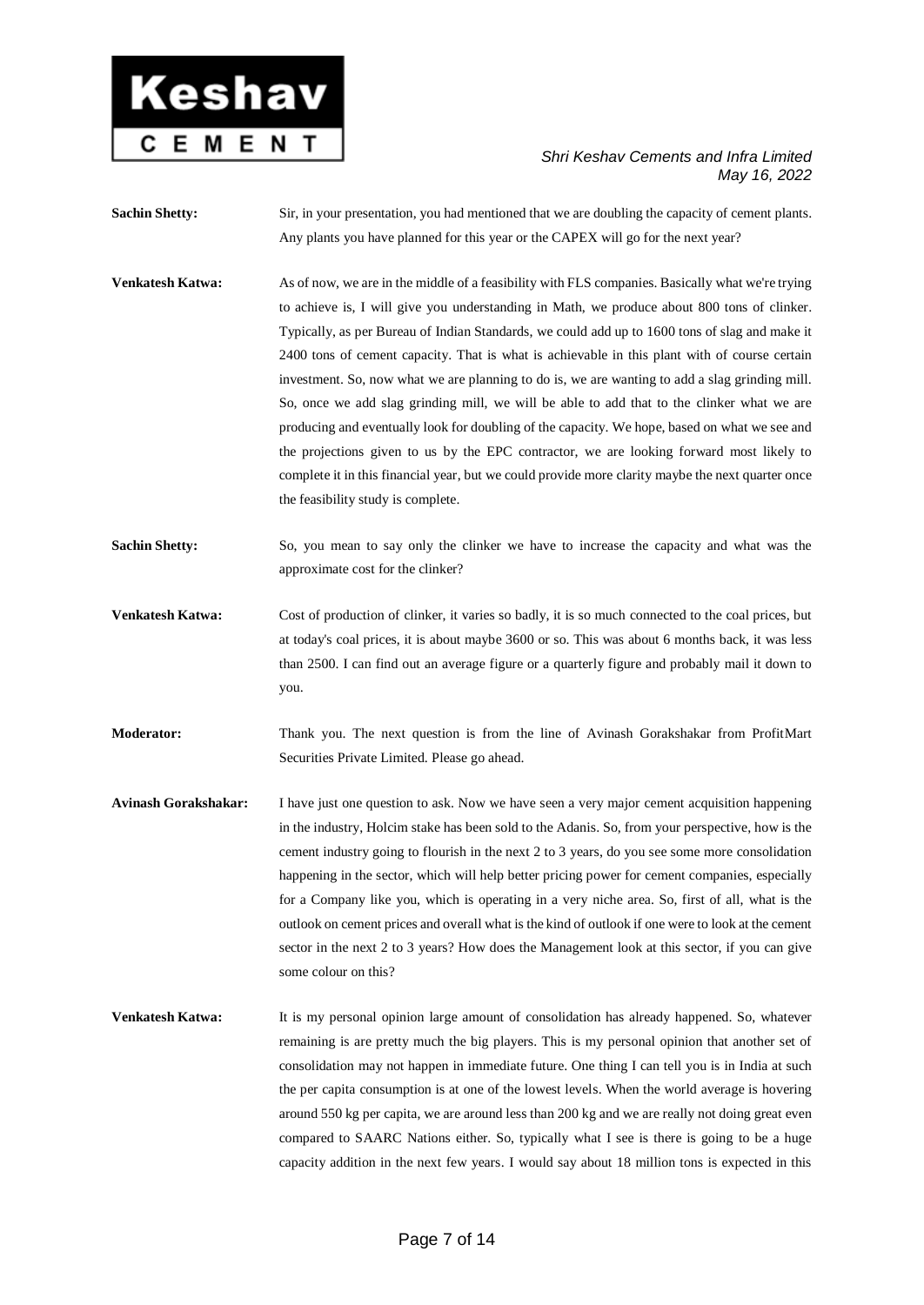

financial year itself. With this, the next 4 to 5 years, with the elections coming in and government's promise to front load the infrastructure, there is going to be a huge growth and we have already seen that and typically cement plant gestation period to add a new plant is almost 6 to 8 years and we don't see a significant amount of addition maybe 2 to 3 years down the line, at least from the perspective what we look at. So, I feel the existing cement plants will continue to grow and the cement sector appears to be in a very positive direction.

- **Avinash Gorakshakar:** I have got another question which I wanted to ask you that in terms of the coal price hike, coal is a very important input, is there any raw material pressure for the Company? How is the Company placed on the raw material side? Any kind of increase in cost of raw material or the Company has managed to get raw material at adequately competitive price if you can sure that input also?
- **Venkatesh Katwa:** Typically, coal is important for cement, most of the cement plants would work on imported coal and the petroleum coke, we are sourcing from Mangalore Refinery and Petrochemicals Limited. Because of our small size, we are getting the fuel very adequately and the other raw materials like limestone, they are available in plenty. So, I don't see any issue as of now based on the current situation having any challenge regarding getting the fuel or the other raw material.
- **Moderator:** Thank you. The next question is from the line of Yashwanti Kerkar, an individual investor. Please go ahead.
- **Yashwanti Kerkar:** I just wanted to understand that we are seeing the EBIDTA margin of 30%, which has been seen for the quarter 4 as well as for the full year. We are also seeing the scenario where the raw material prices and other prices are using where you are already putting an effort to use the green energy and all, but my question is, in this scenario, would the Company be able to maintain this EBIDTA margin or would you like to give an indication like EBIDTA margin may come under the pressure?
- **Venkatesh Katwa:** Realistically, if I continue to use coal as my fuel, my EBIDTA margin would have been definitely under pressure. Since we changed the use of the type of fuel, which is less expensive compared to coal, I am hoping to continue with the same EBIDTA margins this year too.

**Yashwanti Kerkar:** And the EBIT for the cement manufacture has also increased from Rs. 7.67 crores to Rs. 24.19 crores in this year, so this you would see as a volume and a price play?

**Venkatesh Katwa:** Significantly because of volumes. Price realization compared to this quarter or compared to previous year was not very significant, but volumes did contribute to the jump. So, one more thing what happened in my particular case was in our cement industry, every cement plant generally has a very high component of variable cost. In my Company, the variable cost component is little lesser because my power I am self-generating. So, to me, an increase in the capacity will add a huge contribution margin compared to our regular cement plant where they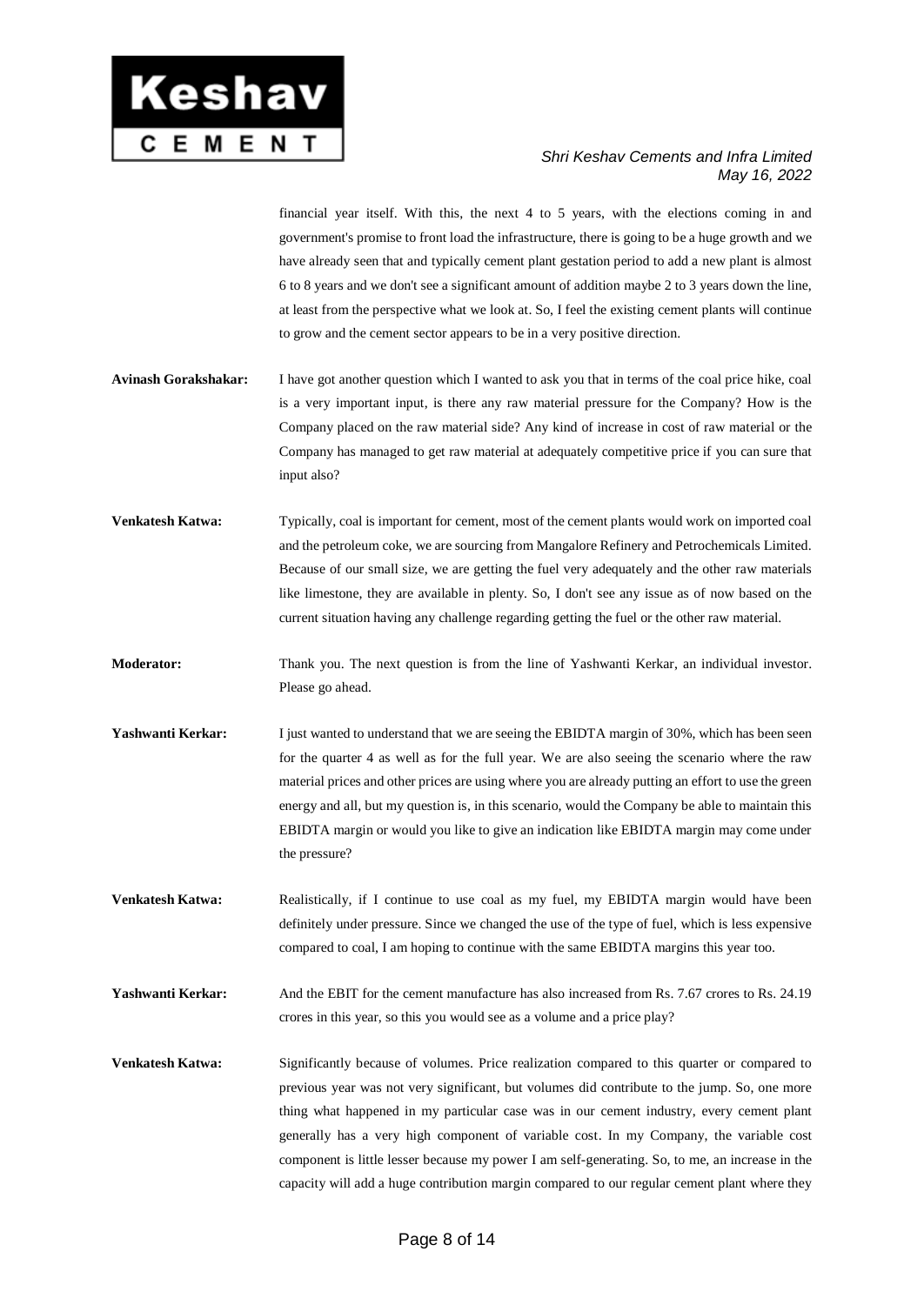

have nearly 70% of the cost coming from the variable component. So, any increase in my volumes will have a significant impact on the margins like what we have noticed here.

**Yashwanti Kerkar:** As our cement is sold in the close vicinity of Karnataka and South Maharashtra, I believe that the rise in the crude prices are not affecting our freight prices because that is another important cost factor as far as cement production is concerned?

**Venkatesh Katwa:** I would not say significantly yes. So, our strategy has been very-very focused in the last one year. We are trying to cut down the average distance from the plant to the consumer and it has been successful. So, as we keep growing, investing in the marketing and sales activities, we are trying to cut down on the distance in what we should be able to sell. So, luckily what you say is true. As we come close to our plant, the impact of the crude oil will be less compared to many major plants. In fact, the plant where we are located, almost 80% of our cement is sold in the vicinity. In the same target market, a major plant has to come from over 250 km whereas we go not beyond 50 to 100 km. So, yes, this thing is right. The crude price will have a minimal effect compared to a lot of other major plants.

**Yashwanti Kerkar:** And what was our cement realization for a year, the year passed by in FY22?

**Venkatesh Katwa:** Our net cement for Q4 is around 3,995, which is around 4,000. For the entire year it was about 3,925. It is a little bump of about 100 over the previous year. The average realization I wouldn't say we added significantly, but only because of volumes like you rightly said, there was good contribution.

**Yashwanti Kerkar:** Sir, I missed the figure for the year, 3,991. So, the Q4, we are little?

**Venkatesh Katwa:** Quarter 4 is 3925 because quarter 1 and quarter 3 gave a good pricing to us.

**Yashwanti Kerkar:** Who are our major competitors in the area of our markets?

**Venkatesh Katwa:** In our sector, we see mainly JK Cement and I would say Dalmia Cement apart from of course tier 1 brands like ACC and Ultratech, we have Orient cement and little bit Penna Cement, significantly only JK Cement, I would say. JK and Dalamia are the major people whom we have to fight against.

**Yashwanti Kerkar:** I wanted to ask some more question on the financials, I have seen there is a drastic fall in our depreciation and amortization cost as far as QoQ is concerned, that is Q4 over the Q3, so any specific reason for the same?

**Venkatesh Katwa:** Some of the investment blocks what we had done earlier, they got completely depreciated. So, which is why you see on an average, this year the depreciation and amortization is much lesser.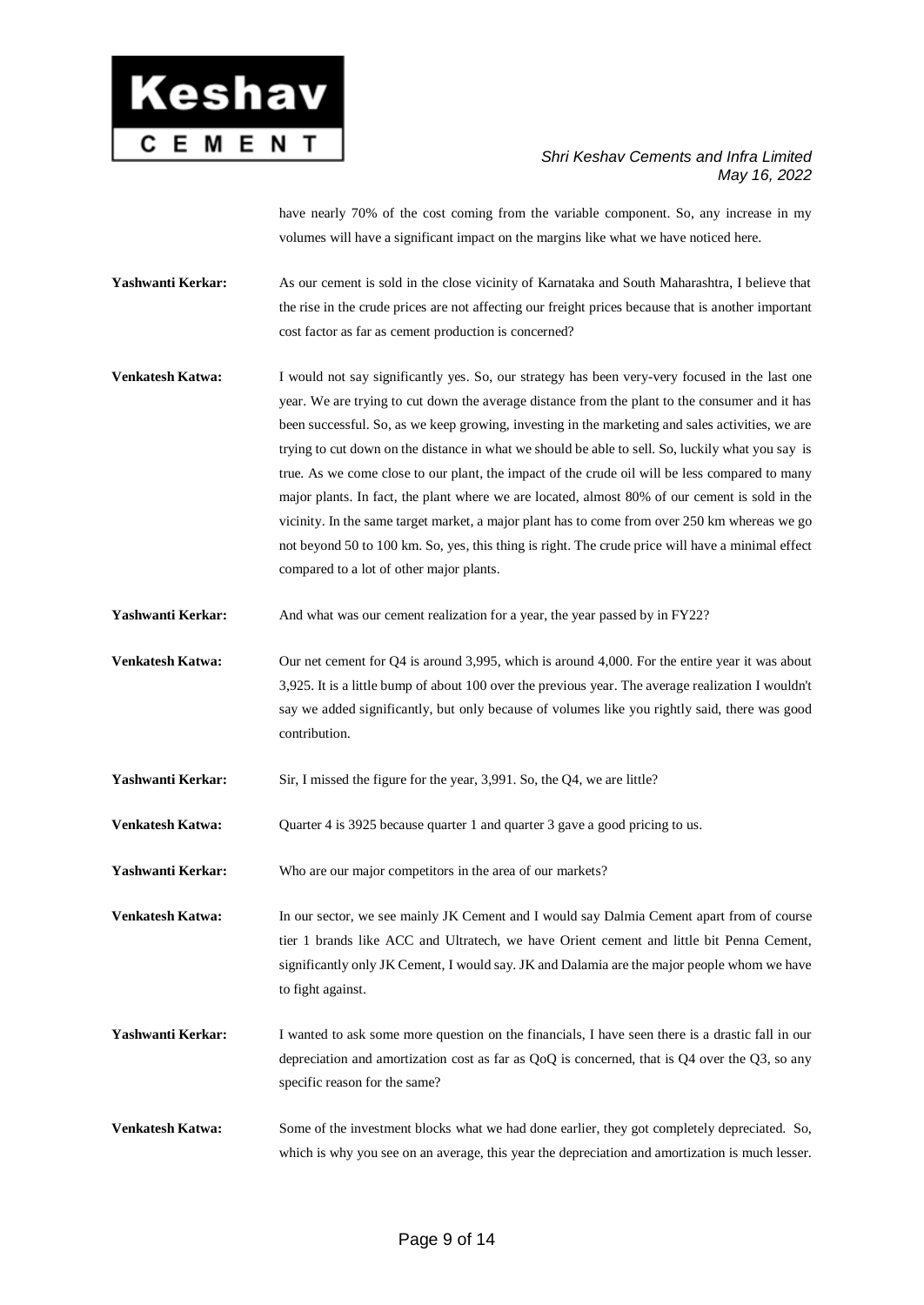

**Yashwanti Kerkar:** So, which is likely to go on the same level or little increased if you consider the FY23?

- **Venkatesh Katwa:** Maybe a little increase because the new solar plant is added. The completion of entire plant was completed in the first week of April. So, that depreciation will happen in this financial year, FY23.
- Yashwanti Kerkar: What was our working capital cycle?
- **Venkatesh Katwa:** It is about 150 days. It is fairly high because we typically make sure we have a huge stock of raw materials being a small plant we make sure. We have to buy all the raw materials. We do not have our existing own mining, which is why we have to keep huge inventory.
- Yashwanti Kerkar: What is our receivable in days?

**Venkatesh Katwa:** Average receivable in days is about 14 days and average payable is about 9 days.

- Yashwanti Kerkar: As we are talking about the solar plant and we are selling it and we are seeing major incentives coming up. Is the profit comparatively higher if we compare with our traditional businesses and do you plan to invest more in the solar plant so that we can sell more power as that is the need of the time?
- **Venkatesh Katwa:** At this point in time, we are focusing on increasing the capacity of the cement, our primary focus. Solar, as we finish off with the expansion of cement plant, we might look at solar again, but when we set up the solar plant, the incentives from the Government was abundant, very attractive. So, it has been scaled down now, but yes we will continue to grow in both the directions, but right now cement expansion looks very lucrative.
- Yashwanti Kerkar: As this year has been the landmark year as we are crossing the Rs. 100 crores revenue, what are your plans for the next year?

**Venkatesh Katwa:** To begin with, cement CAPEX is one thing which is rattling the mind and once that investment is done, we would expect top line to go by almost 2x or more than that. Apart from that, I would say continue to work with the modernization of plants, pair down the cost, reduce our fuel consumption, reduce our electricity consumption per unit. So, these are the basic things which we will continue to pursue.

- **Yashwanti Kerkar:** And going forward, our plan would be again to focus on the close vicinity of Karnataka, Maharashtra or you look forward to expanding your market reach?
- **Venkatesh Katwa:** Absolutely because what has happened is only 4 to 5 districts, which are supposed to be close enough, the consumption is over 2.5 to 3 lakhs tons per year. So, if we focus hard on that, I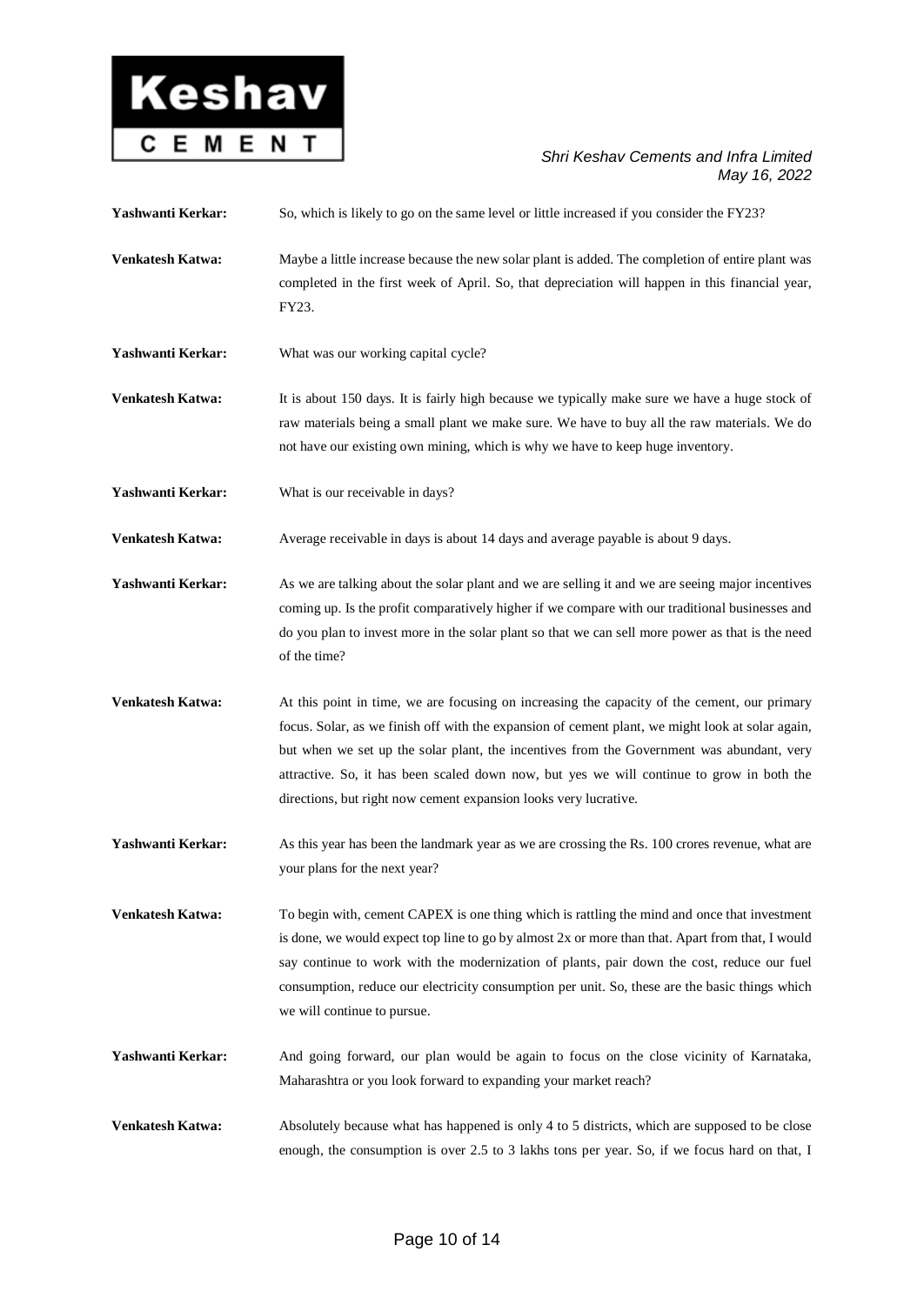

would say more than that, 4 to 5 this will be about 5 lakh tons per year consumption and we are barely at 2.5 lakhs. There is going to be a significant penetration in the local markets.

**Moderator:** Thank you. The next question is from the line of Sachin Shetty, an individual investor. Please go ahead.

**Sachin Shetty:** I have 3 question. One is the current capacity, the current limestone capacity, what are the reserves available with us, that is one and for this CAPEX, have you taken any EC approval for the CAPEX. If no then what is the procedure, how long it will take?

**Venkatesh Katwa:** We are buying the limestone from about 14 to 15 vendors outside. In 2007, we secured a 305 acres mining lease from the Government of Karnataka, but we had some surface rights issues with Government of Karnataka which the matter is in Supreme Court as of now, but we are the only cement plant in that region who buy limestone and because of that, if you combine all of them, for example 300 acres land would have about 70 to 80 million tons of limestone, good enough for a 1 million ton capacity for the next 50 to 60 years and that with just depth of 50 feet. With the new technology what we are seeing, people are going with a depth of 100 to 250 feet. So, yes, the limestone reserves from where we source are more than 200 million tons.

**Sachin Shetty:** With this limestone, we don't have our own mining? We are buying from other vendor and what about the price, is it fluctuating?

**Venkatesh Katwa:** Not at all. Limestone prices are not at all fluctuating since we are the only buyers there right now.

**Sachin Shetty:** So, what is our understanding with them, have we done any contract with that vendor?

**Venkatesh Katwa:** No, we do not have any direct contracts. Typically, being a small plant, we give them purchase order for the entire year consumption. Since it is owned by them, we get to dictate what part of limestone we need and what part we do not. So, that helps us in keeping the quality of the raw material at the highest level. Yes, we have a single one-year consumption requirement. We give to them and based on that, we procure the limestone.

**Sachin Shetty:** In that area, many cement companies are there, like JK Cement, JK Lakshmi, Dalmia, so that much of reserves is enough for all the cement companies, right?

**Venkatesh Katwa:** Plenty. Just about 300 acres, like I said at 50 feet depth will cater to 1 million tons plant capacity for 50 years and now they can go up to 200 to 250 feet depth. So, limestone availability is plenty. In fact, to a large extent, the price of limestone has not even kept up with the inflation for us.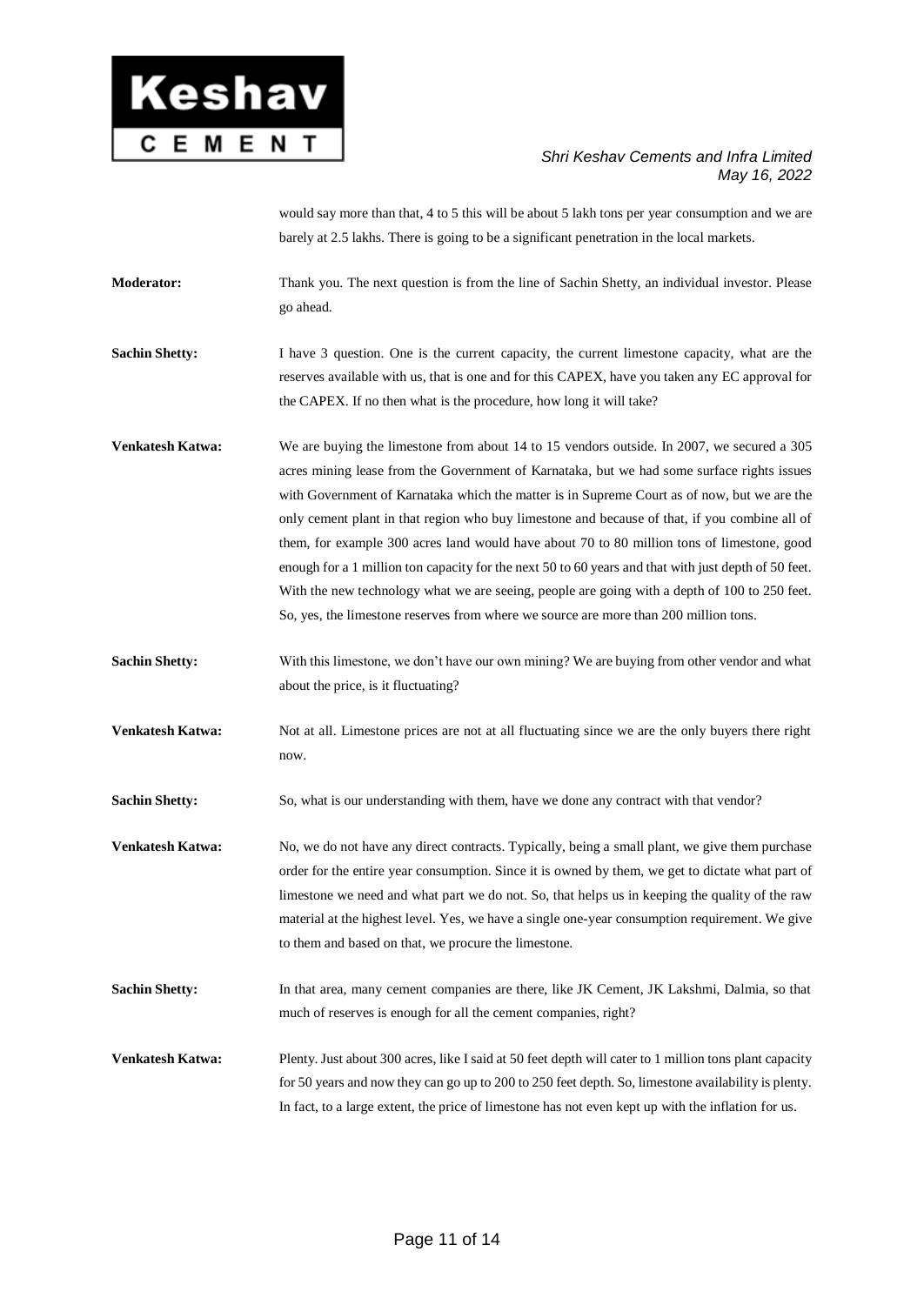

**Sachin Shetty:** Second question is EC approval, so we are going for the CAPEX, have we required any EC approval for this or what exactly or already we have taken the EC approval, environmental clearance, for the CAPEX expansion? **Venkatesh Katwa:** So, we have already taken the EC approval for up to 1,800 tons of clinkerization. Even though at this point in time, we are not looking at it, but right now what we are adding is the slag grinding capacity. The slag grinding does not require an EC clearance because it is through green, which means that the slag, which comes in the steel plant, we are consuming it here. So, it does not require EC at all. In fact, pollution control boards encourage us to utilize slag as much as possible. **Sachin Shetty:** This 1,800-ton clinker, right now current capacity how much is there? You have taken EC up to 800 means current capacity, how much is that clinker? **Venkatesh Katwa:** 800 tons per day. **Sachin Shetty:** Approximately 1.5xyou have already taken. So, no need to go for the EC approval for this expansion? **Venkatesh Katwa:** Correct. **Moderator:** Thank you. The next question is from the line of Ajay Agarwal from Funds Guide India. Please go ahead. **Ajay Agarwal:** I just wanted to understand and have a clearer picture. I think your EBIDTA margins on the power sales are pretty higher compared to the cement. So, out of your Rs. 113 crore sales in the total year, Rs. 15 crores are coming from the power. So, if you can, over a period of time, just explain to us how the 2 businesses have different operating margins as well as CAPEX requirement, then we could get a clearer picture of how the direction of the next few years are going to be on both fronts and where we get the better type because Rs. 15 crores in power sales EBIDTA would be more or less Rs. 15 crores itself? **Venkatesh Katwa:** Part of the power is utilized in-house. Otherwise, we are producing power worth almost of Rs. 35 crores. **Ajay Agarwal:** So, your sale is Rs. 35 crores is fully outside? **Venkatesh Katwa:** Like I said, about 50% or so we are utilizing in-house. So, we are able to sell only 50% of the sales over there. **Ajay Agarwal:** So, we have been able to sell Rs. 15 crores outside or what is that figure?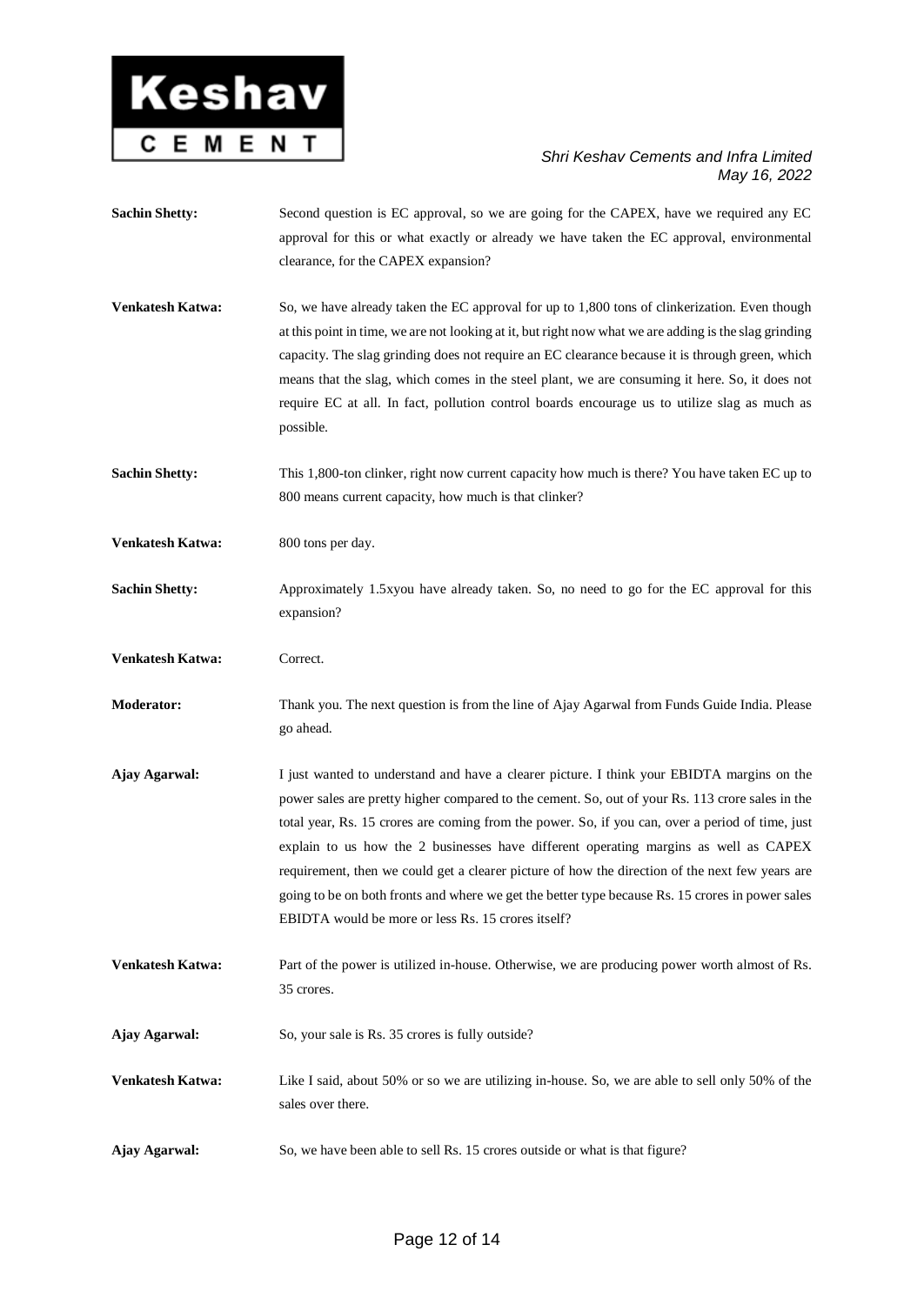

| Venkatesh Katwa: | Correct, Rs. 15 crores is what we have sold after consuming in-house. The balance power we<br>have sold outside.                                                                                                                                                                                                                                                                                                                                                          |
|------------------|---------------------------------------------------------------------------------------------------------------------------------------------------------------------------------------------------------------------------------------------------------------------------------------------------------------------------------------------------------------------------------------------------------------------------------------------------------------------------|
| Ajay Agarwal:    | So, on that Rs. 15 crores, EBIDTA would be fully Rs. 15 crores?                                                                                                                                                                                                                                                                                                                                                                                                           |
| Venkatesh Katwa: | Almost, you are right, may be Rs. 14 crores because O&M cost is not very significant in power.                                                                                                                                                                                                                                                                                                                                                                            |
| Ajay Agarwal:    | So, your EBIDTA was Rs. 35 crores, which is a total, Rs. 15 crores is from power and Rs. 20<br>crores is from cement?                                                                                                                                                                                                                                                                                                                                                     |
| Venkatesh Katwa: | Correct, I would say in approximation, I wound not say it is accurate. I have not looked at the<br>figure, roughly in that direction.                                                                                                                                                                                                                                                                                                                                     |
| Ajay Agarwal:    | Similarly, when you are saying you have just added your own internal capacity that means 25<br>MW next year will be totally selling outside. So, 25 MW would be able to generate what type<br>of units of power?                                                                                                                                                                                                                                                          |
| Venkatesh Katwa: | Typically, about 3.7 core units per year is what we generate in there and even expecting about<br>Rs. 6.5, the math is around 3.7 x 6.5. If we get the best price around Rs. 22 to 24 crores is what<br>we should realistically expect.                                                                                                                                                                                                                                   |
| Ajay Agarwal:    | From Rs. 15 crores this year, we could have a sale of about Rs. 20 to Rs. 25 crores?                                                                                                                                                                                                                                                                                                                                                                                      |
| Venkatesh Katwa: | Yes, because our 12 MW generation started in Q4 itself, so this year, the entire power will be<br>captively consumed, which means that the first plant will have excess capacity.                                                                                                                                                                                                                                                                                         |
| Ajay Agarwal:    | From Rs. 15 crores this year itself, you will have EBIDTA of Rs. 20 to Rs. 25 crores from the<br>power itself and then you are talking about doubling the capacity of cement. So, that will be<br>another stream of income and revenues?                                                                                                                                                                                                                                  |
| Venkatesh Katwa: | Absolutely, but doubling will not show up in this year.                                                                                                                                                                                                                                                                                                                                                                                                                   |
| Ajay Agarwal:    | That's a broad line. Basically you have become strong by EBIDTA on the power, which you've<br>already done the CAPEX, then this will come this year onwards. So, maybe if you could tell us<br>the division of the 2 businesses of sales and EBIDTA, it will enable us to understand it better. It<br>is nice that you have done such a large CAPEX, which will give us the benefits now.                                                                                 |
| Venkatesh Katwa: | Absolutely and we will continue to look at cement plant also, which was also in a smaller<br>capacity. Once we start heading towards doubling the capacity, the contribution margin<br>generally starts to go up and what we are adding is not the main equipment of the cement plant.<br>It's a grass root integrated plant like we have a crusher, the raw mill, the kiln, only we are adding<br>one grinding capacity for slag, which directly impacts on the revenue. |